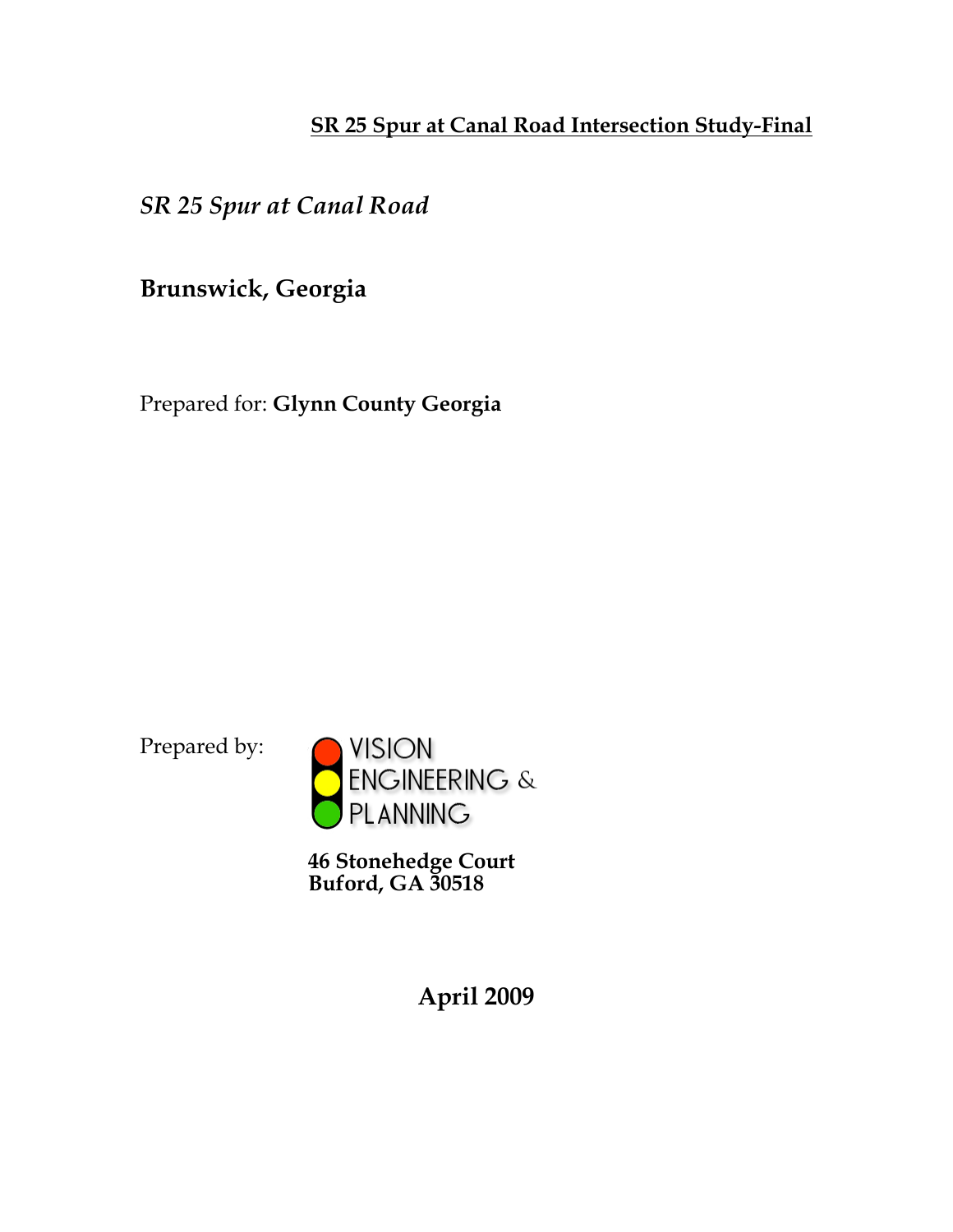#### **TABLE OF CONTENTS**

| I.                                                                                                            |                                                                                                                                            | <b>INTRODUCTION</b>                                                                                                                                                                                                                                          | Page                                                     |  |
|---------------------------------------------------------------------------------------------------------------|--------------------------------------------------------------------------------------------------------------------------------------------|--------------------------------------------------------------------------------------------------------------------------------------------------------------------------------------------------------------------------------------------------------------|----------------------------------------------------------|--|
| II.                                                                                                           | <b>EXISTING CONDITIONS</b><br><b>Crash Analysis</b>                                                                                        |                                                                                                                                                                                                                                                              |                                                          |  |
| III.                                                                                                          | YEAR 2010 CONDITIONS<br>A. Growth in Existing Traffic Volumes<br><b>B.</b> Approved Developments<br>C. Transportation Network Improvements |                                                                                                                                                                                                                                                              |                                                          |  |
| IV.                                                                                                           |                                                                                                                                            | YEAR 2020 CONDITIONS<br>A. Growth in Existing Traffic Volumes<br><b>B.</b> Approved Developments<br>C. Transportation Network Improvements                                                                                                                   | 14<br>14<br>14<br>14                                     |  |
| V.                                                                                                            | <b>SUMMARY</b>                                                                                                                             |                                                                                                                                                                                                                                                              | 15                                                       |  |
| VI.                                                                                                           |                                                                                                                                            | <b>RECOMMENDATIONS</b>                                                                                                                                                                                                                                       | 16                                                       |  |
| <b>FIGURES</b><br>Figure 1.<br>Figure 2.<br>Figure 3.<br>Figure 4.<br>Figure 5.<br>Figure 6.<br><b>TABLES</b> |                                                                                                                                            | Area Map<br><b>Existing Peak Hour Traffic Volumes</b><br>Site Generated AM Peak Hour Traffic Volumes<br><b>Site Generated PM Peak Hour Traffic Volumes</b><br><b>Future AM Peak Hour Traffic Volumes</b><br><b>Future PM Peak Hour Traffic Volumes</b>       | $\overline{c}$<br>$\overline{3}$<br>10<br>11<br>12<br>13 |  |
| Table 1.<br>Table 2.<br>Table 3.<br>Table 4.<br>Table 5.                                                      |                                                                                                                                            | <b>Summary of Existing Intersection Capacity Analysis</b><br><b>Summary of Crash Analysis</b><br>Summary of Proposed Land Use and Trip Generation<br>Summary of Future Intersection Capacity Analysis<br>Summary of Year 2020 Intersection Capacity Analysis | 5<br>5<br>8<br>13<br>14                                  |  |

#### **APPENDICES**

Appendix A. Intersection Photographs and Lane Geometry

- Appendix B. Crash Reports
- Appendix C. Highway Capacity Analysis Worksheets
- Appendix D. Recommended Improvements
- Appendix E. Trip Generation Calculations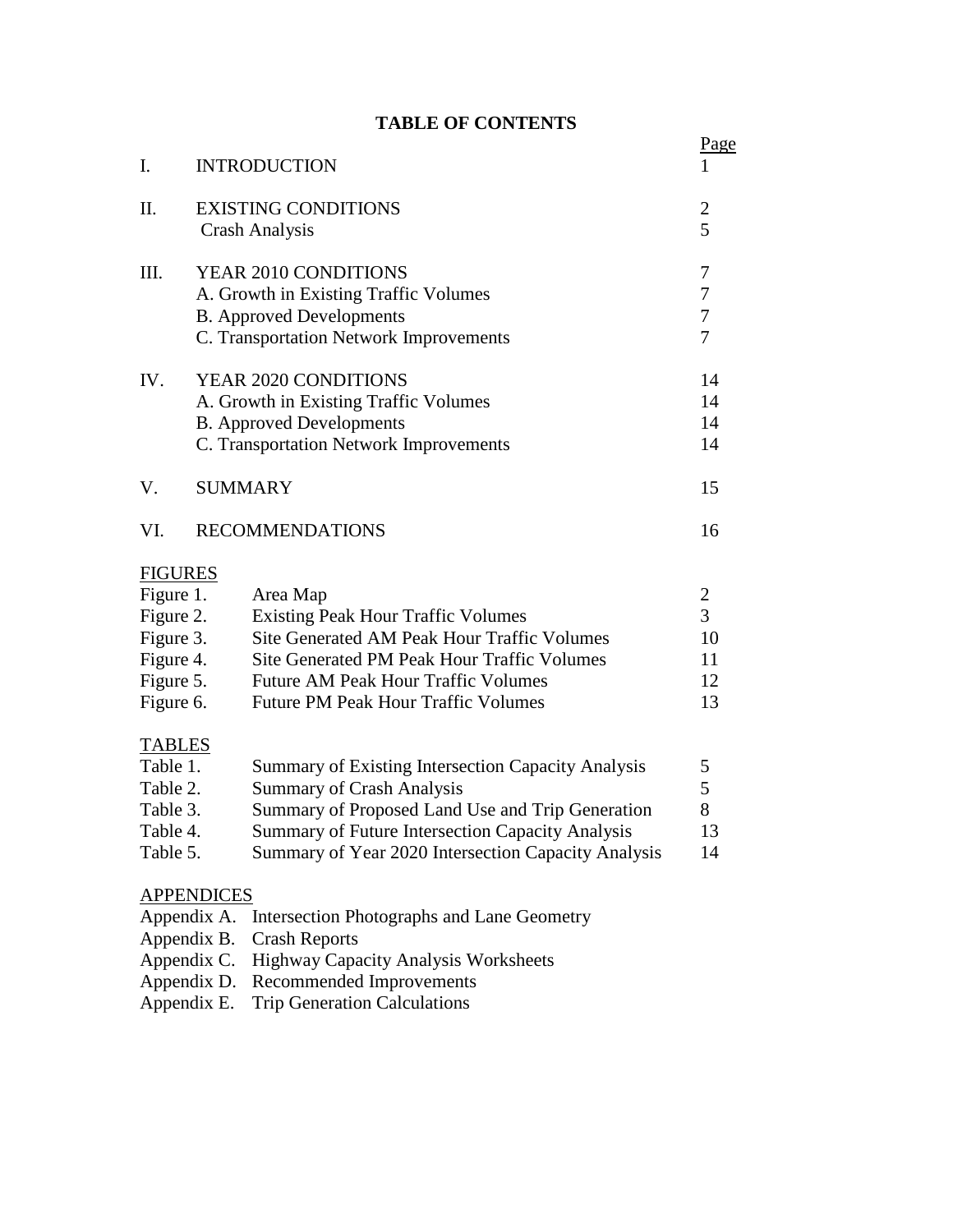#### **Traffic Impact Analysis Glossary**

**Access Point** = An intersection, driveway, or opening on a public street providing entry to a private development or property.

**ADA**= Americans with Disabilities Act

**Adjacent Street Traffic**= All traffic with direct access to a development site

**Arterial**= A signalized street that primarily serves through traffic and that secondarily provides access to abutting properties, with signal spacing of 2.0 miles or less.

**At-Grade Intersection**= The location at which two roadways cross and join at the same vertical elevation; access through the intersection may be controlled by traffic signals or stop/yield signs **Background Conditions**= Conditions affecting the performance of the transportation network not directly related to the subject development over a designated time period, such as growth in existing traffic volumes, other planned, approved or current developments in the study area, and planned improvements to the transportation network

**Capacity**= The maximum sustainable flow rate at which vehicles or persons reasonably can be expected to traverse a point or uniform segment of roadway during a specified time period under given roadway, geometric, traffic, environmental, and control conditions, usually expressed as vehicles per hour.

**Collector**= A roadway with no control of access linking residential communities with the arterial system

**Cycle**= The time period required for one complete sequence of traffic signal indications

**Delay**= The additional time experienced by a roadway user, typically motorists as a result of constrained movements and deviation from ideal or free flow speeds

**Generator**= a land use that attracts vehicle, pedestrian, or other modes of traffic

**Highway Capacity Manual**= A publication of the National Academy of Sciences Transportation Research Board that provides a collection of the state-of-the-art techniques for estimating the capacity and determining the level of service for transportation facilities; first published in the 1950s and most recently published in 2000.

**Internally Captured Trip**= A trip originating and destined for different land uses within the same development but not traveling on a public street

**Level of Service**= A qualitative measure describing operational conditions within a traffic stream, based on service measures such as speed, travel time, freedom to maneuver, traffic interruption, comfort and convenience.

**Modal Split**= The percentage of people using a particular means of transport, such as auto, transit, or walking, to make a trip

**Multi-modal**= A transportation facility for different types of users, modes, or vehicles.

**Pass-by Trip**= An intermediate stop on the way from an origin to a primary trip destination without a route diversion. Pass-by trips are attracted from traffic passing the site on an adjacent street or roadway that offers direct access to the development.

**Peak Hour**= The one-hour period of greatest utilization of a transportation facility; weekdays normally have two peaks, one in the morning and one in the afternoon

**Phase**= A portion of a traffic signal cycle allocated to any traffic movement or combination of traffic movements

**Split-Phased Mode**= A type of signal control where all movements from one side street at a time move concurrently

**Trip/Trip End**= A single or one-direction movement by any mode of travel with the origin or destination (exiting or entering) inside the study development.

**Total Trips**= The total of all trips entering plus all trips exiting during a designated time.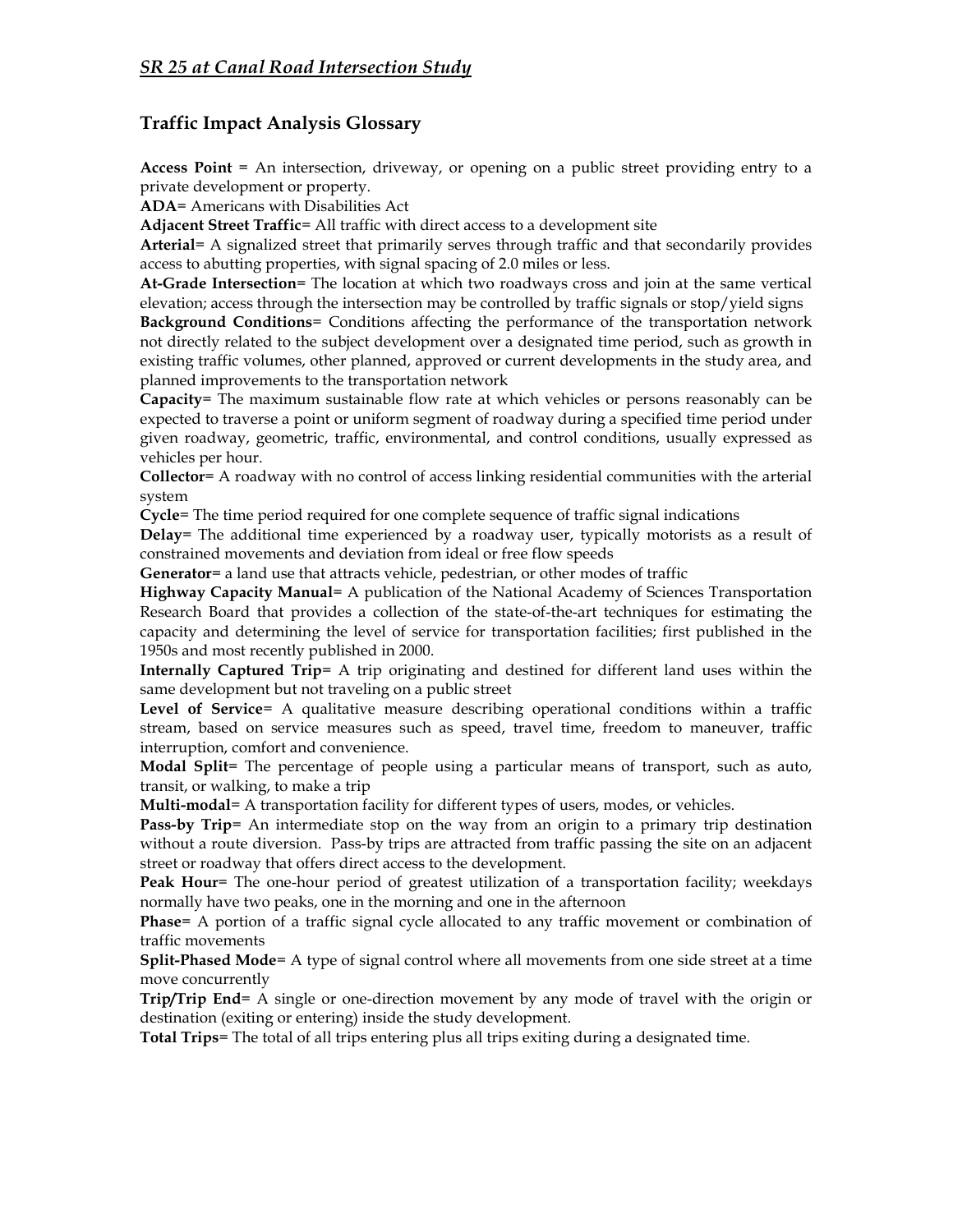# **I. Introduction**

The intersection of SR 25 Spur at Canal Road is located in Brunswick Georgia as shown in **Figure 1**. SR 25 Spur (Golden Isles Veteran Memorial Parkway) is a major arterial that provides access from I-95 to the Golden Isles region. Canal Road is a minor arterial that connects local residential neighborhoods to SR 25 Spur.

The report is divided in three sections; first the existing conditions are evaluated and documented including the existing roadway network, existing traffic volumes, crash analysis, and existing intersection capacity and level of service. Secondly, Year 2010 conditions are analyzed including the regional growth in existing traffic volumes, traffic from other nearby planned, approved, or current development activity, and planned improvements to the transportation network. Lastly, the Year 2020 conditions are evaluated including the total future traffic volumes, and future intersection capacity and Level of Service (LOS).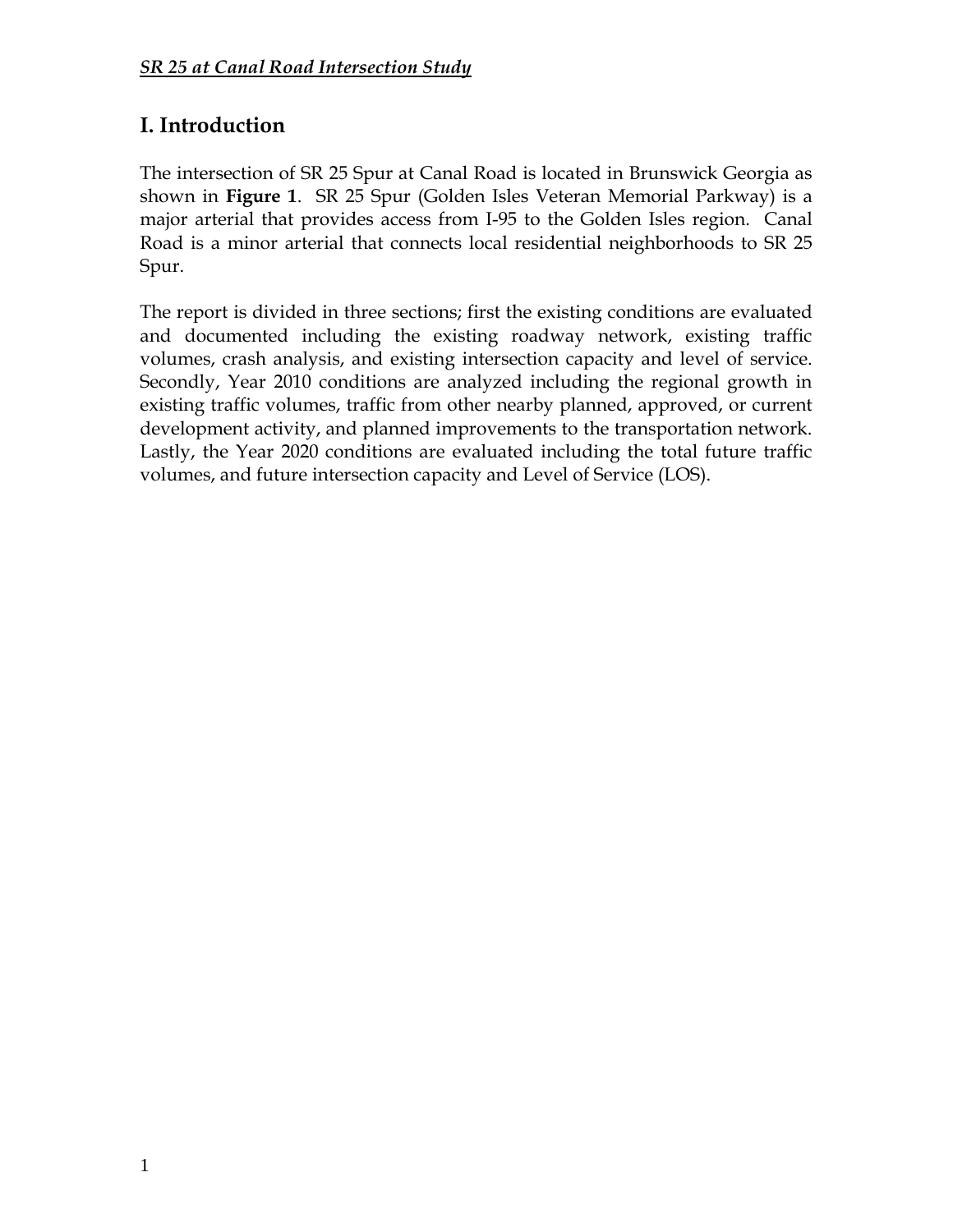## **II. Existing Conditions**

**SR 25 Spur at Canal Road** is located south of I-95 in Brunswick, Georgia. This intersection is controlled by a traffic signal. SR 25 Spur is a four lane facility with two lanes in the northbound direction and two lanes in the southbound direction. Canal Road is a two lane facility with one lane in each direction. There are exclusive left turn lanes on both approaches of SR 25 Spur and Canal Road. There is an exclusive right turn lane on the northbound SR 25 Spur approach. There are channelized right turn lanes on the Canal Road approaches.

Existing peak hour turning movement counts were collected in March, 2009. The counts were collected at the study intersection from 6:00 AM to 8:00 AM and 4:00 PM to 6:00 PM. **Figure 2** summarizes the existing peak hour traffic volumes**.** The count data indicates that the existing peak hours occur from 7:00 AM to 8:00 AM and 4:00 PM to 5:00 PM.



**Figure 1 – Area Map (Not to Scale)**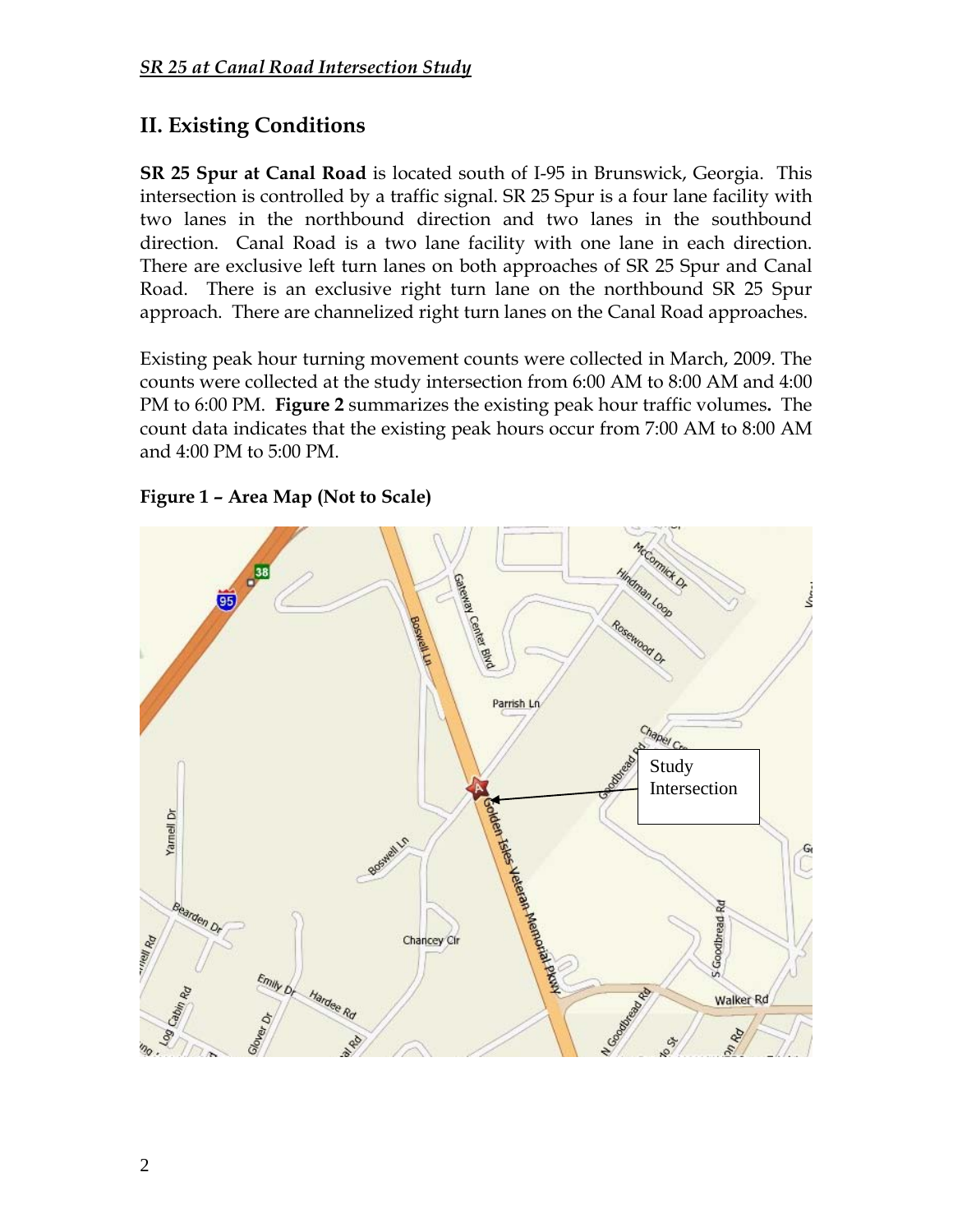# **Figure 2 – Existing AM and PM Peak Hour Traffic Volumes**

## **AM Peak Hour**

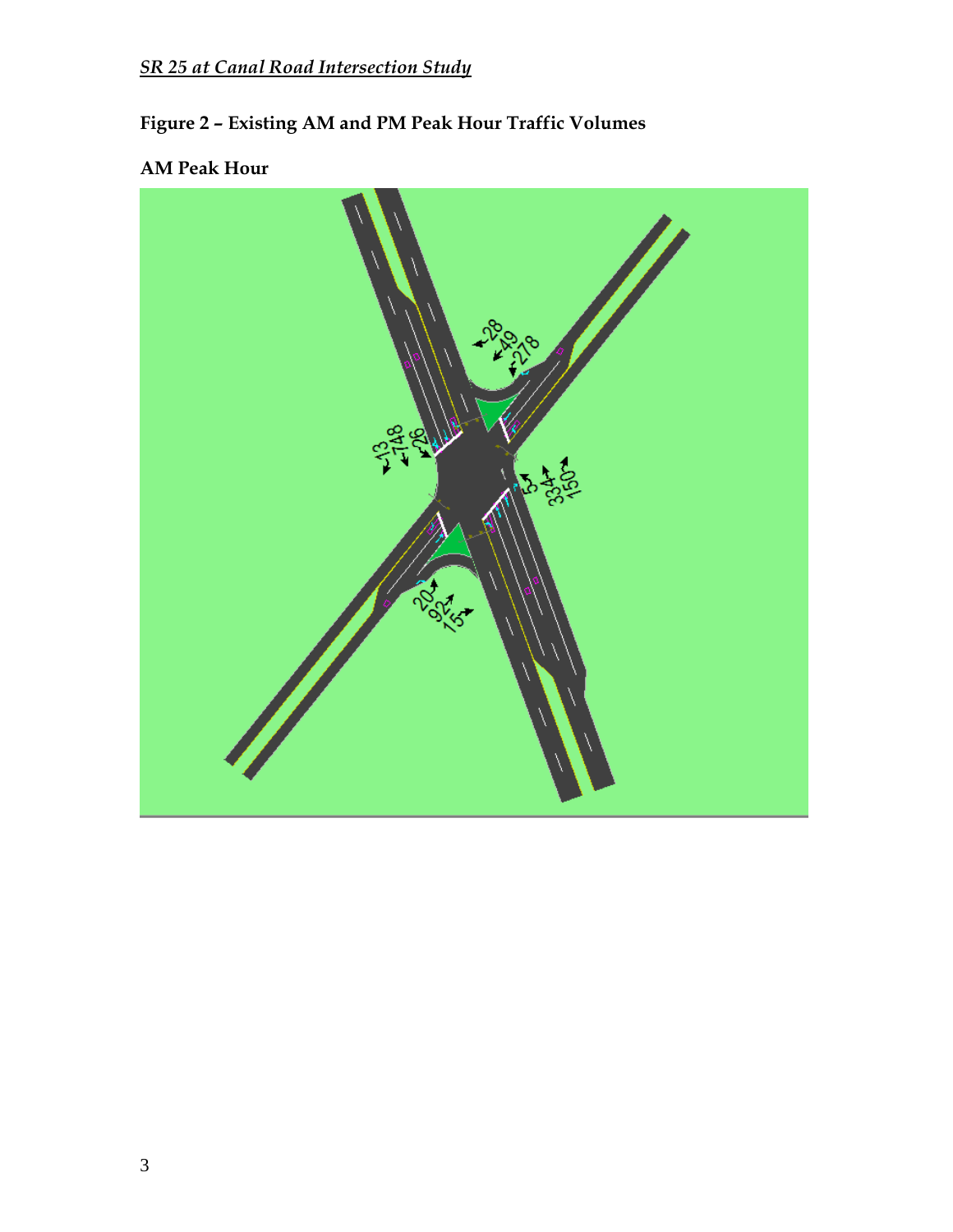#### **PM Peak Hour**



#### Existing Intersection Capacity and Level of Service

The methodology of the Highway Capacity Manual (HCM) was used to evaluate capacity for the study intersection during the AM and PM peak hours. A Synchro traffic model was developed and coded for each peak hour with the existing conditions data including roadway geometry, traffic volumes and signal timing and phasing data as inventoried and documented in the field or as provided by Georgia DOT.

Performance measures of effectiveness for HCM analysis include level of service, delay, and volume-to-capacity  $(v/c)$  ratio. The level of service (LOS) is a letter designation that corresponds to a certain range of roadway operating conditions and F indicating the worst, or failing, operating condition. The  $v/c$  ratio is the ratio of the current flow rate to the capacity of the intersection. This ratio is often used to determine how sufficient capacity is on a given roadway. Generally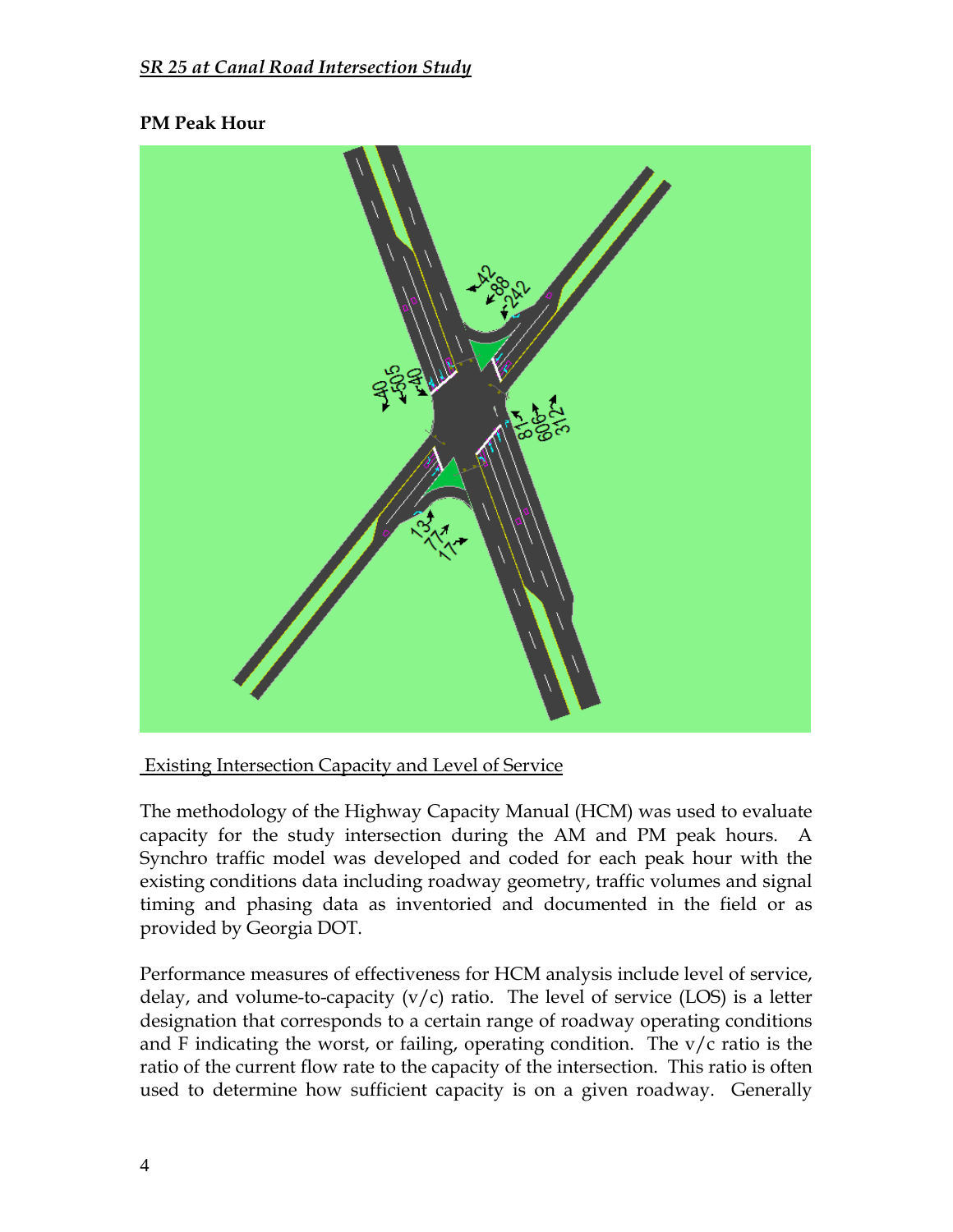speaking, a ratio of 1.0 indicates that the roadway is operating at capacity. A ratio of greater than 1.0 indicates that the facility is failing as the number of vehicles exceeds the roadway capacity.

The results of the existing conditions capacity analysis are summarized in the following table; detailed HCM worksheets are included in **Appendix C.**

| <b>Intersection</b>             | AM LOS   AM v/c   PM LOS | PM v/c |
|---------------------------------|--------------------------|--------|
| <b>SR 25 Spur at Canal Road</b> | 0.60                     | 0.49   |

**Table 1 – Summary of Existing Capacity Analysis; AM (PM)**

The results of the existing conditions capacity analysis indicate that the intersection is currently operating at a LOS C during the AM and PM peak hours with volume to capacity ratios below 1**.** However, it should be noted that during the PM traffic count, queuing conditions from the I-95 construction zone were observed which spilled back to the Canal Road intersection and effectively reduced the saturation flow rate for the northbound SR 25 Spur approach at Canal Road. Vehicles were also observed turning right onto eastbound Canal Road to avoid the I-95 construction zone. Discussions with the Glynn County Planning Department indicated that this queuing condition existed prior to the reconstruction of I-95.

## *Crash Analysis*

In addition to the operational analysis, a crash analysis was conducted at the intersection to identify crash patterns and develop countermeasures to reduce the number of crashes at the study intersection. The most recent three years of crash data (2006, 2007, 2008) was provided by the Glynn County Planning Department.

#### **Table 2 – Summary of Existing Crash Analysis**

|                           | Angle | Rear End   Sideswipe | Other |
|---------------------------|-------|----------------------|-------|
| <b>INumber of Crashes</b> |       |                      |       |

The results of the crash analysis indicate that there were a total of 48 crashes at the intersection, the majority of which were rear end collisions which is consistent with crash patterns at signalized intersections. The installation of a traffic signal often reduces the more severe angle collisions while increasing the number of rear end crashes which are typically minor compared to angle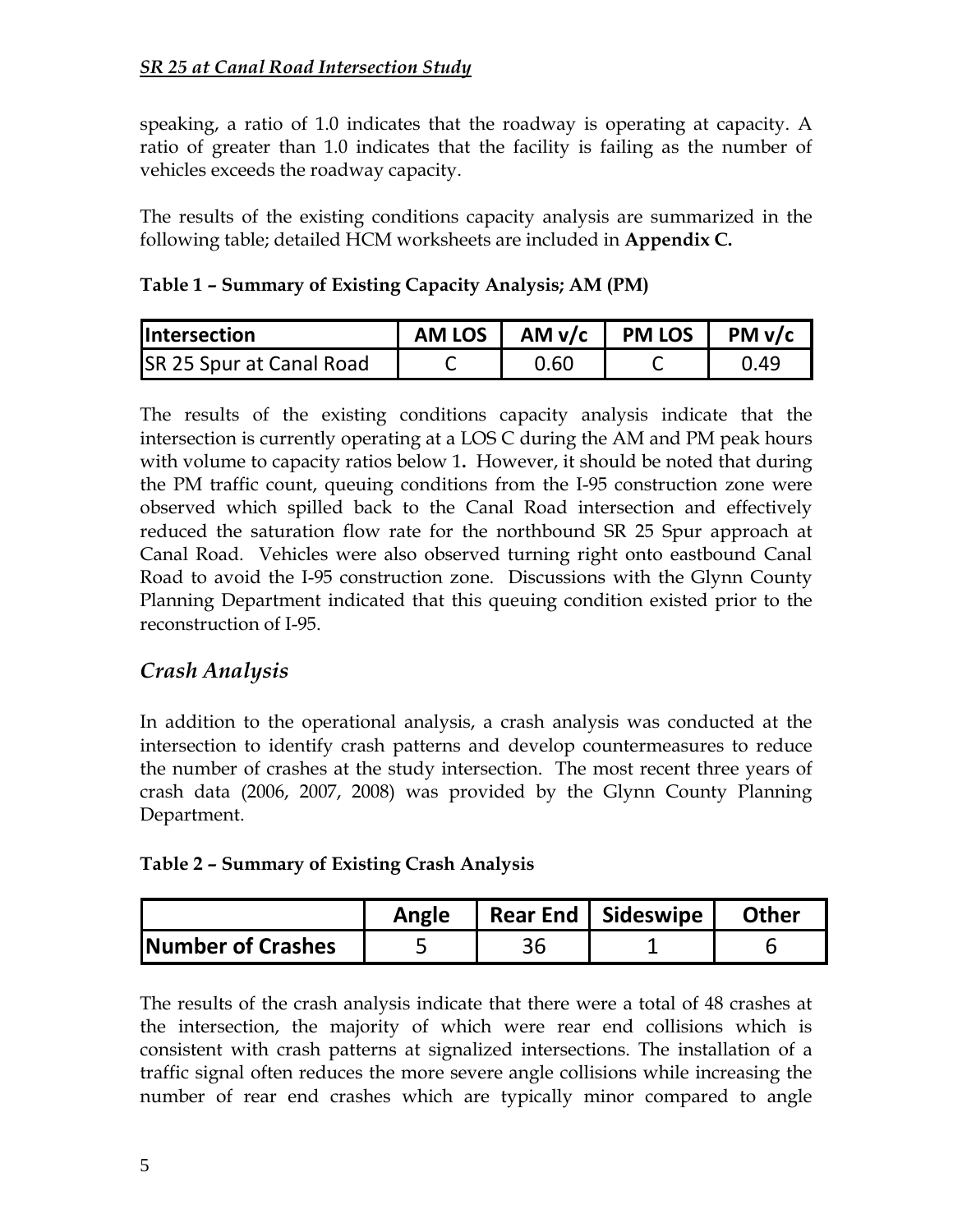collisions. One of the five angle collisions occurred when a vehicle making a left turn from southbound SR 25 Spur collided with a thru vehicle traveling northbound on SR 25 Spur. This type of crash could only occur with permitted left turn phasing on SR 25 Spur. Currently, there is protected left turn phasing on the SR 25 Spur approaches, which implies the left turn phasing was recently modified and eliminates the potential for these types of crashes.

Out of the total of 48 crashes, 6 occurred at night and 9 occurred under wet conditions. There were also 2 crashes that can be attributed to the Racetrack Driveway near the intersection.

The overall crash pattern indicates that high speed and aggressive driving are the prevailing factors in most of the crashes. Wet pavement conditions were also a contributing factor in some of the crashes; however, aggressive driving (drivers following too closely, high speeds) in wet conditions increases the likelihood of crashes.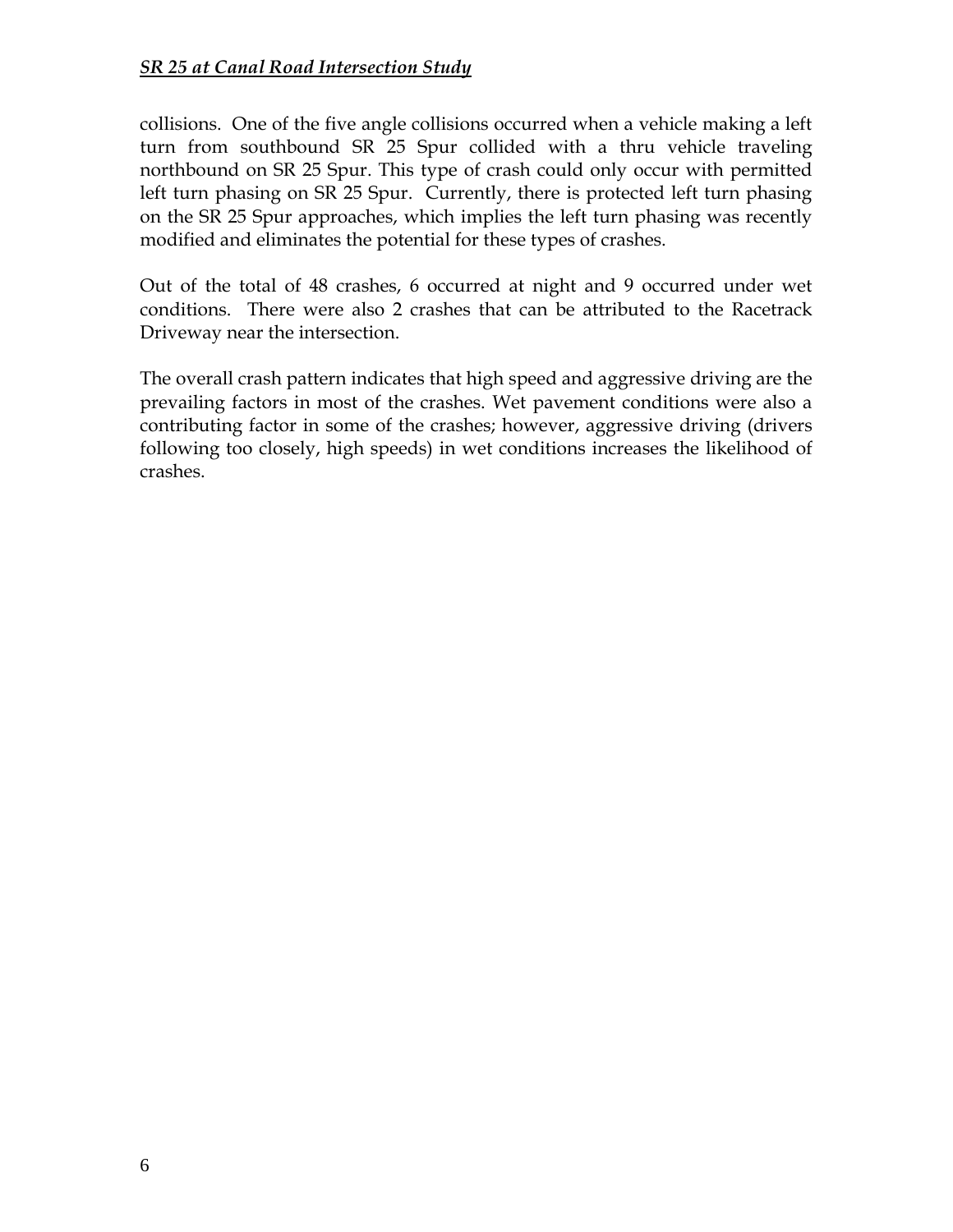## **III. Year 2010 Conditions**

The Year 2010 Conditions includes the following assumptions:

- $\checkmark$  Growth in existing traffic volumes over the study period due to regional growth,
- $\checkmark$  Other planned, approved or current developments in the study area,
- $\checkmark$  Planned improvements to the transportation network by the County in the study area

#### A. Growth in Existing Traffic Volumes

As the existing traffic counts were collected in 2009, one years growth (3%) in existing traffic volumes was assumed.

#### B. Approved Developments

Based on information on planned, approved and current development activity in the study area provided by the Glynn County Department of Planning, the following developments were included for the Year 2010 conditions analysis:

- 1. 171K square foot department or specialty big box store
- 2. 136K square foot warehouse/retail club
- 3. 60K square foot specialty retail
- 4. 25K square foot restaurant space
- 5. 200 unit apartment complex

#### C. Transportation Network Improvements

Based on conversations with Glynn County, there are no planned transportation improvements that will impact the area under study. However, it should be noted that the I-95 at SR 25 Spur interchange is currently being reconstructed.

#### D. Trip Generation and Distribution

Projecting the number of new vehicular trips generated by proposed development is the most critical aspect of assessing traffic impact. The objective of a trip generation analysis is to forecast the number of new trips that will begin or end at a proposed land use. A primary source for data on vehicular trip generation is the *Institute of Transportation Engineers Trip Generation 7th Edition*  handbook. The handbook compiles data from numerous studies of vehicular trip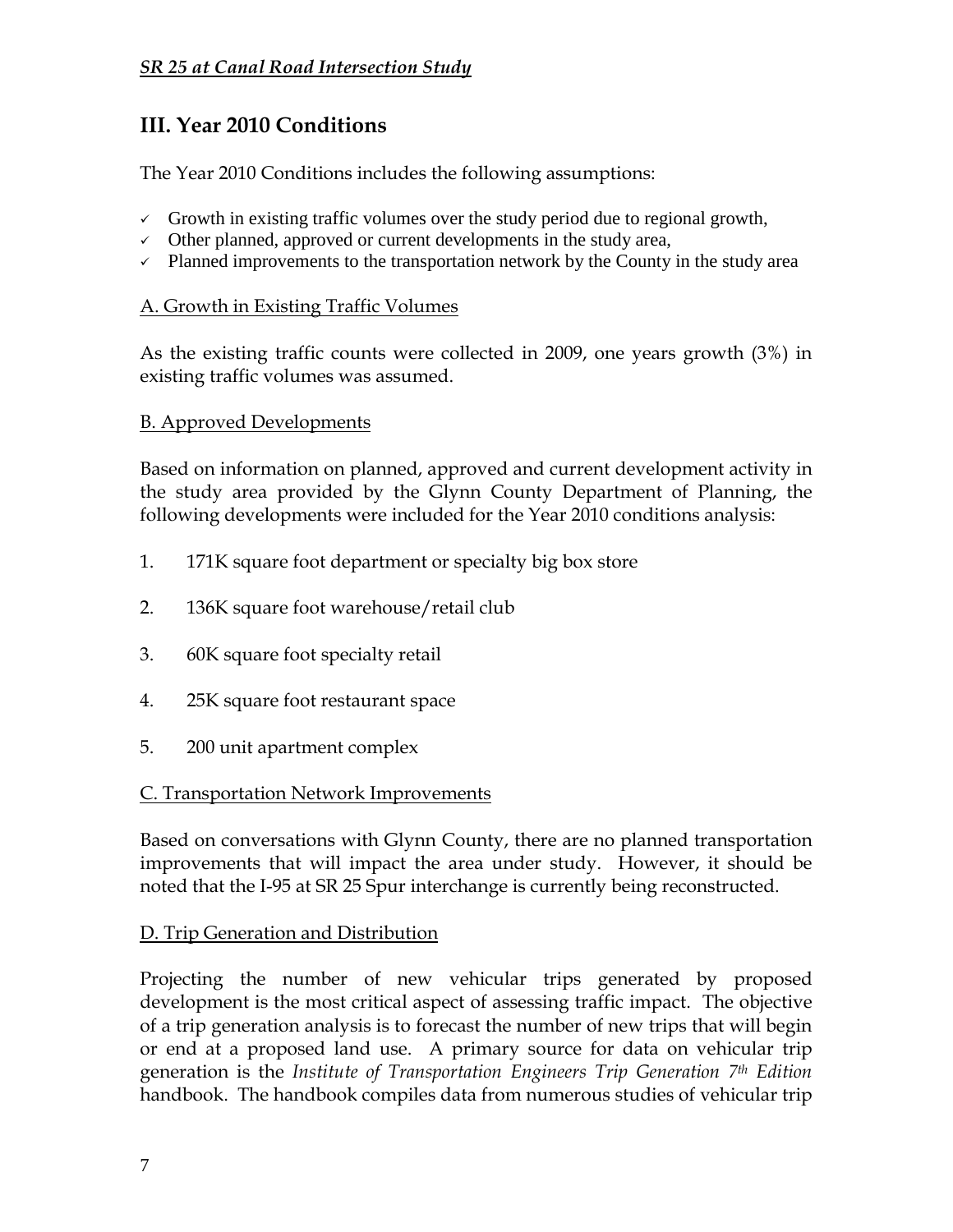rates at hundreds of specific types of land uses such as recreational, residential, commercial, office, institutional, and industrial throughout the country. The data is sorted by various time periods such as morning and evening peak hour, and plotted against independent variables for specific land uses such as square feet of commercial space, number or hotel rooms, number of dwelling units, etc. The data is presented in chart format with mean trip rates, standard deviations, and fitted curve linear regression equations, where enough data is available.

Several site-specific factors can reduce the number of new personal vehicular trips generated by a new development or land use. These include 1) the availability of **alternative modes** of transportation such as sidewalks, bicycle facilities, and public transportation, 2) the effect of **pass-by** traffic which includes personal vehicles already on the roadway network making an intermediate stop on the way from an origin to a primary trip destination without a route diversion, and 3) the effect of **internally captured** trips composed of traffic originating and destined for different land uses within the same development that do not travel on the public roadway network. An example of an internal trip would be a trip from an office building to a restaurant or from a hotel to an office building within the same development.

For this study, the ITE Trip Generation Manual,  $7<sup>th</sup>$  Edition peak hour trip generation rates were determined based on current land uses. The average number of vehicular trip ends and percentage of entering and exiting volumes were calculated using the land uses for Shopping Center, Specialty Retail Center, Discount Club, High-Turnover (Sit-Down) Restaurant, and Low Rise Apartment.

Information for pass-by and internal capture trip rates for mixed-use developments can also be found in the *Trip Generation Handbook*. In addition, as there are multiple land uses and specialty retail within the development which would also effectively reduce vehicular trips, pass-by and internal capture reductions were calculated for the subject developments. The projected trip generation is summarized in **Table 3**.

| <b>Land Use</b>             | <b>ITE Code</b> | <b>Total Daily Trips</b> | <b>Peak Hour Trips</b> | <b>Entering</b> |                 | <b>Exiting</b> |          |
|-----------------------------|-----------------|--------------------------|------------------------|-----------------|-----------------|----------------|----------|
|                             |                 |                          |                        | %               | <b>Vehicles</b> | %              | Vehicles |
| Speciality Retail Center    | 814             | 2659                     | 0(163)                 | O(44)           | 0(72)           | 0(56)          | 0(91)    |
| Discount Club               | 861             | 5684                     | 0(577)                 | 0(50)           | 0(288)          | 0(50)          | 0(289)   |
| <b>Sit Down Restaurant</b>  | 932             | 3179                     | 288(273)               | 52(61)          | 150(167)        | 48(39)         | 138(106) |
| Low Rise Apartment          | 221             | 1318                     | 92(116)                | 21(65)          | 19(75)          | 79(35)         | 73(41)   |
| <b>Shopping Center</b>      | 820             | 7343                     | 176(641)               | 61(48)          | 107(308)        | 39(52)         | 69(333)  |
| Less 5% Internal Capture    |                 | 1009                     | 28(89)                 |                 | 14(46)          |                | 14(43)   |
| Less 34% Pass by for Retail |                 | 4990                     | 31(380)                |                 | 22(181)         |                | 9(199)   |
| Total Net New Trips         |                 | 14184                    | 497(1301)              |                 | 240(683)        |                | 257(618) |

**Table 3 – Summary of Proposed Land Uses and Trip Generation AM(PM)**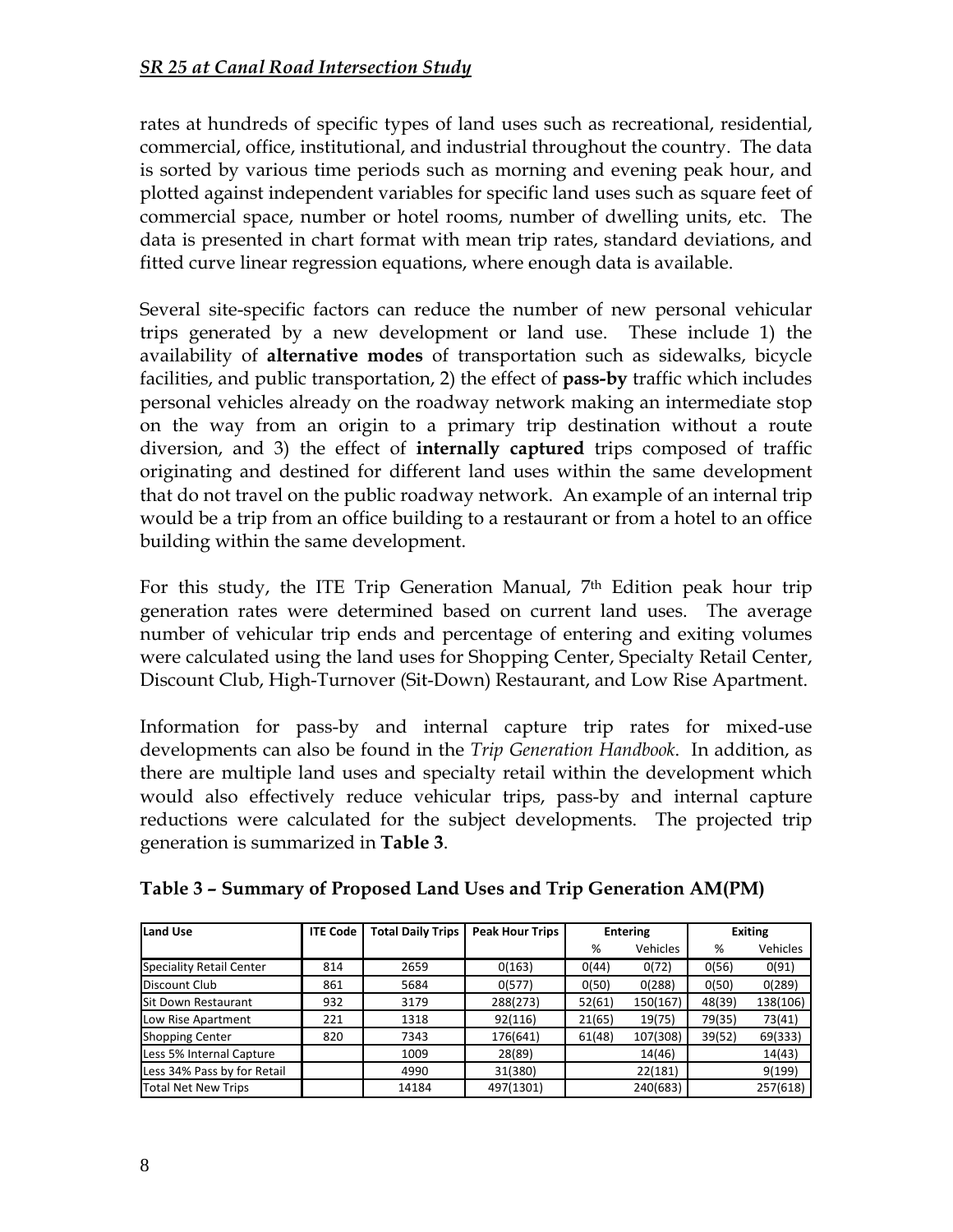The proposed developments are projected to generate, after applicable trip reduction factors, a total of 14184 new daily vehicular trips, of which 497 will occur during the AM peak hour and 1301 will occur during the PM peak hour.

#### E. Distribution of Site Trips

The distribution of site trips is based on existing traffic patterns, land uses and access points to the proposed development and is summarized as follows: 29% in the AM and 45% in the PM from the north via SR 25 Spur, 48% in the AM and 28% in the PM from the south via SR 25 Spur, 19% in the AM and 21% in the PM from the east via Canal Road, and 4% in the AM and 5% in the PM from the west via Canal Road.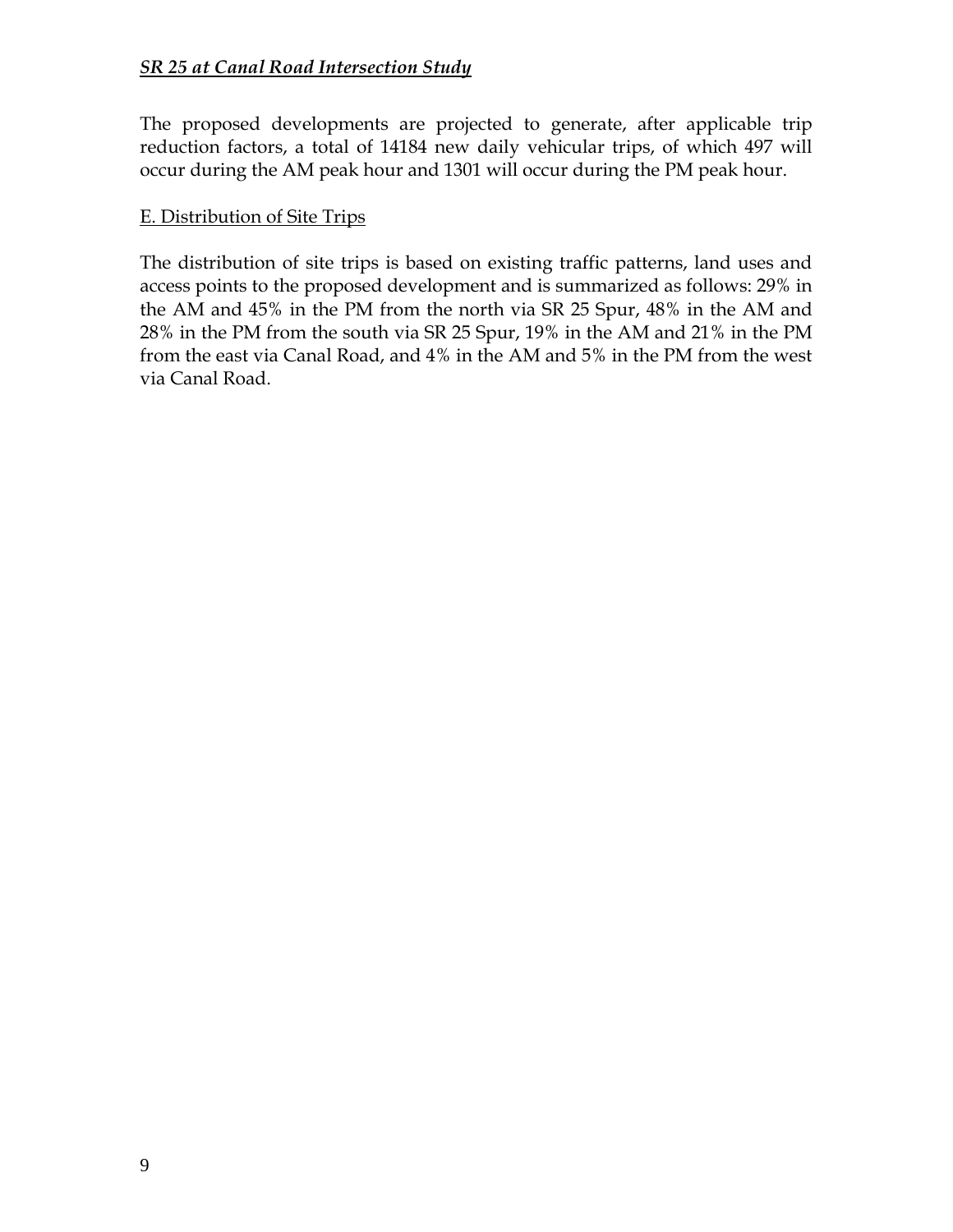

**Figure 3-Site Generated AM Peak Hour Trips**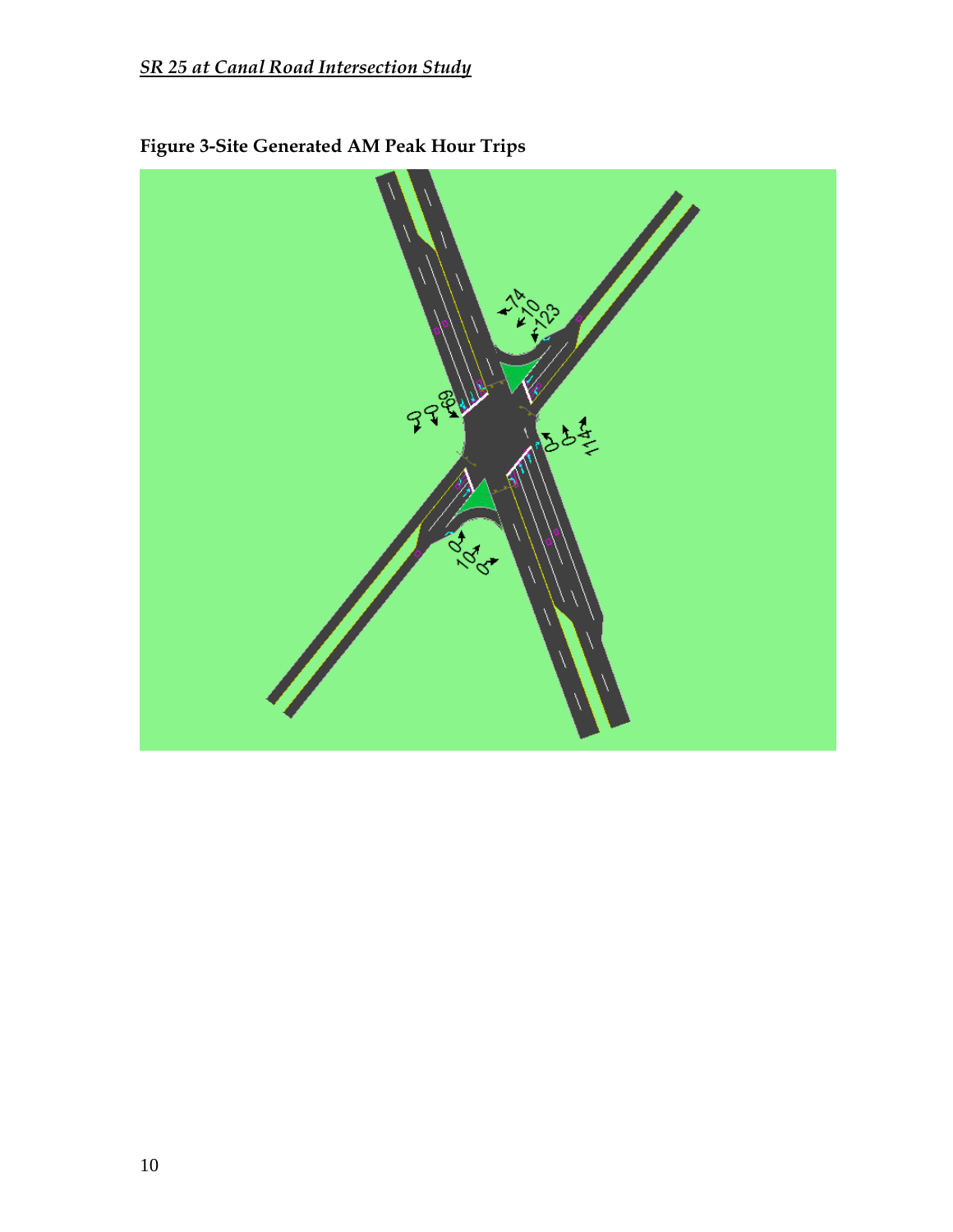

**Figure 4-Site Generated PM Peak Hour Trips**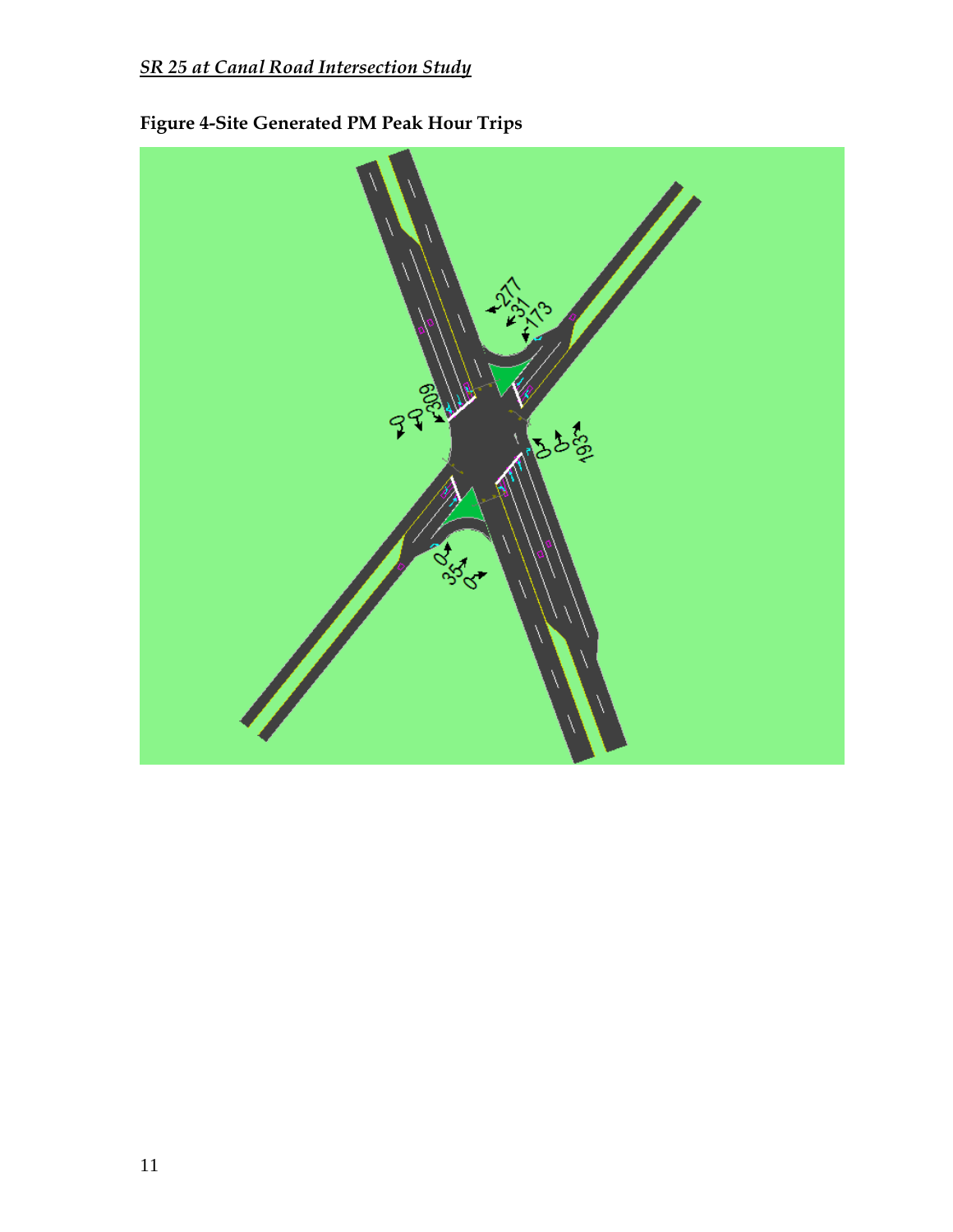

# **Figure 5-Future AM Peak Hour Volumes**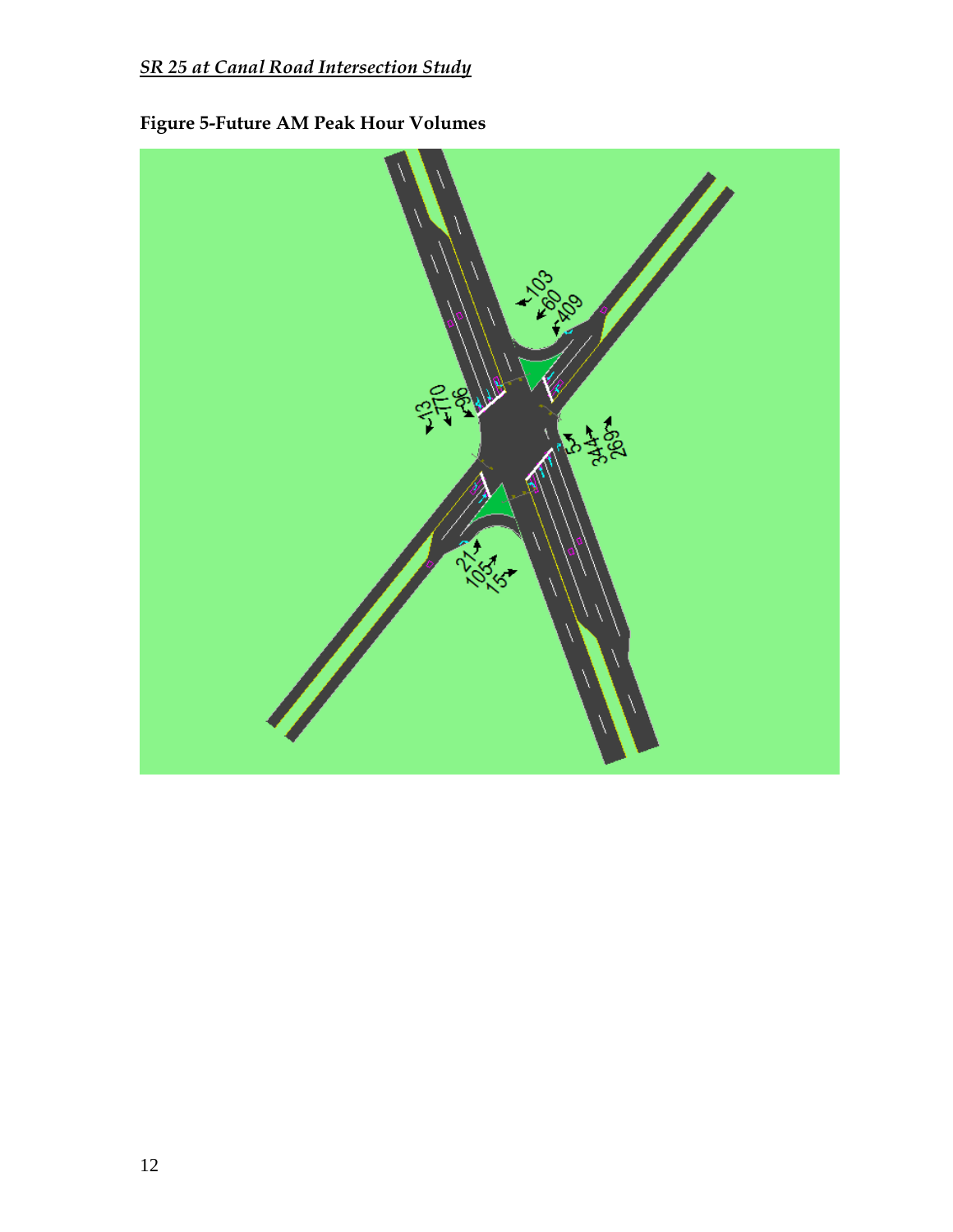![](_page_15_Figure_1.jpeg)

#### **Figure 6-Future PM Peak Hour Volumes**

F. Future Intersection Capacity and Level of Service

A capacity analysis was performed for the future conditions with the results summarized in **Table 4**. Detailed HCM worksheets are included in **Appendix C.**

| Table 4 – Summary of Future Intersection Capacity Analysis; AM (PM) |          |               |  |        |  |  |  |  |
|---------------------------------------------------------------------|----------|---------------|--|--------|--|--|--|--|
| <b>Intersection</b>                                                 | AM LOS 1 | AM v/c PM LOS |  | PM V/c |  |  |  |  |
| <b>SR 25 Spur at Canal Road</b>                                     |          | 0.70          |  | 0.93   |  |  |  |  |

|  | Table 4 – Summary of Future Intersection Capacity Analysis; AM (PM) |  |  |
|--|---------------------------------------------------------------------|--|--|
|  |                                                                     |  |  |

The results of the future year 2010 conditions capacity analysis indicate that the intersection will operate at a LOS D during the AM peak hour and a LOS F during the PM peak hour.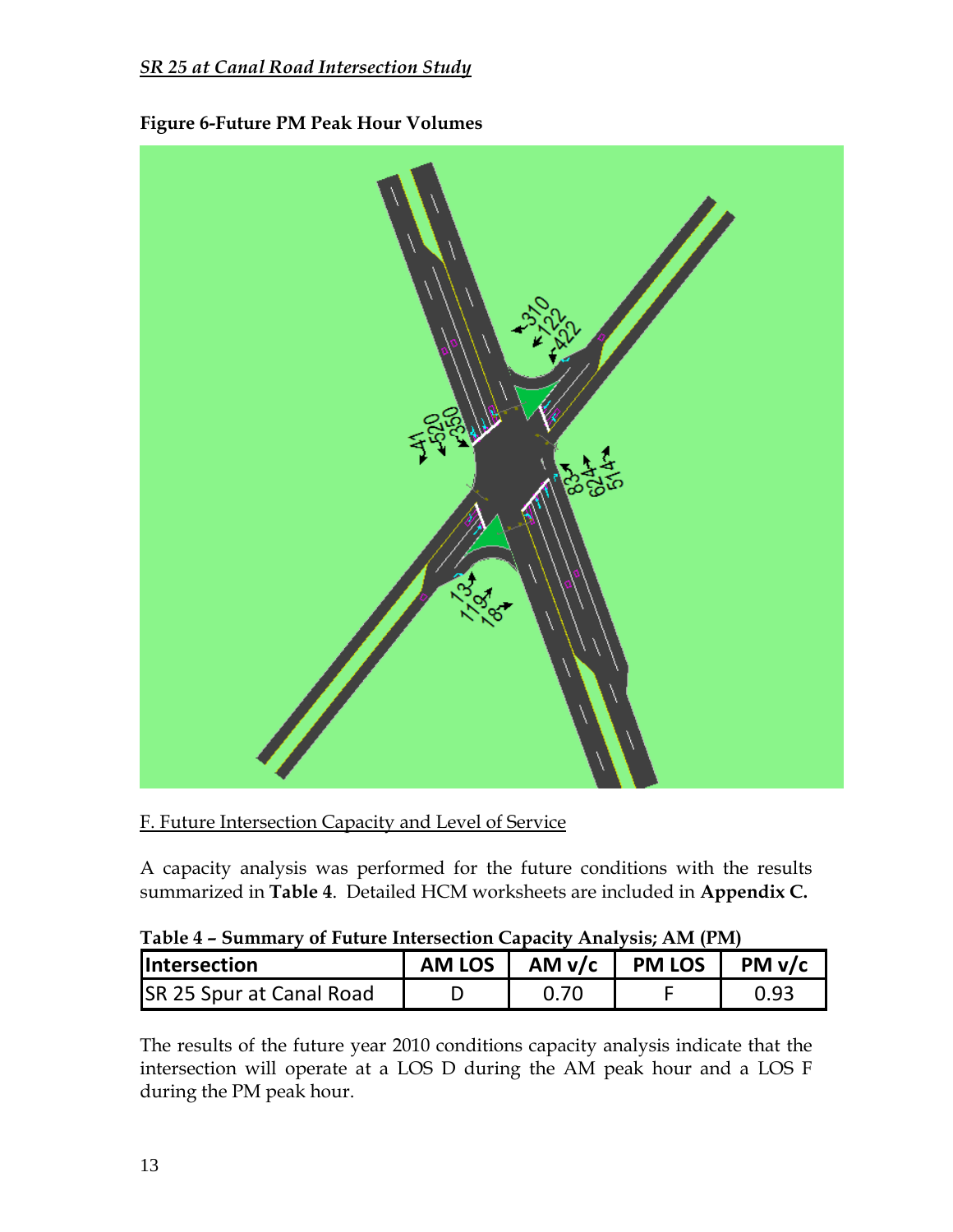## **IV. Year 2020 Conditions**

The Year 2020 Conditions includes the following assumptions:

- $\checkmark$  Growth in existing traffic volumes over the study period due to regional growth,
- $\checkmark$  Other planned, approved or current developments in the study area,
- $\checkmark$  Planned improvements to the transportation network by the State and/or County in the study area

#### A. Growth in Existing Traffic Volumes

Assuming the proposed developments are in place by the year 2010, the year 2010 forecasts were projected to the year 2020 using an additional ten years growth in traffic volumes.

#### B. Approved Developments

Based on information on planned, approved and current development activity in the study area provided by the Glynn County Department of Planning, there are no additional developments planned near the study intersection between the year 2010 and 2020.

#### C. Transportation Network Improvements

Based on conversations with Glynn County, there are no planned transportation improvements between the years 2010 and 2020 that will impact the area under study.

#### D. Future Intersection Capacity and Level of Service

A capacity analysis was performed for the future conditions with the results summarized in **Table 5**. Detailed HCM worksheets are included in **Appendix C.**

#### **Table 5 – Summary of Year 2020 Intersection Capacity Analysis; AM (PM)**

| <b>Intersection</b>             | <b>AM LOS</b> | $AMv/c$   PM LOS | PM v/c |
|---------------------------------|---------------|------------------|--------|
| <b>SR 25 Spur at Canal Road</b> |               |                  | .04    |

The results of the future year 2020 conditions capacity analysis indicate that the intersection would operate at a LOS E during the AM peak hour and a LOS F during the PM peak hour.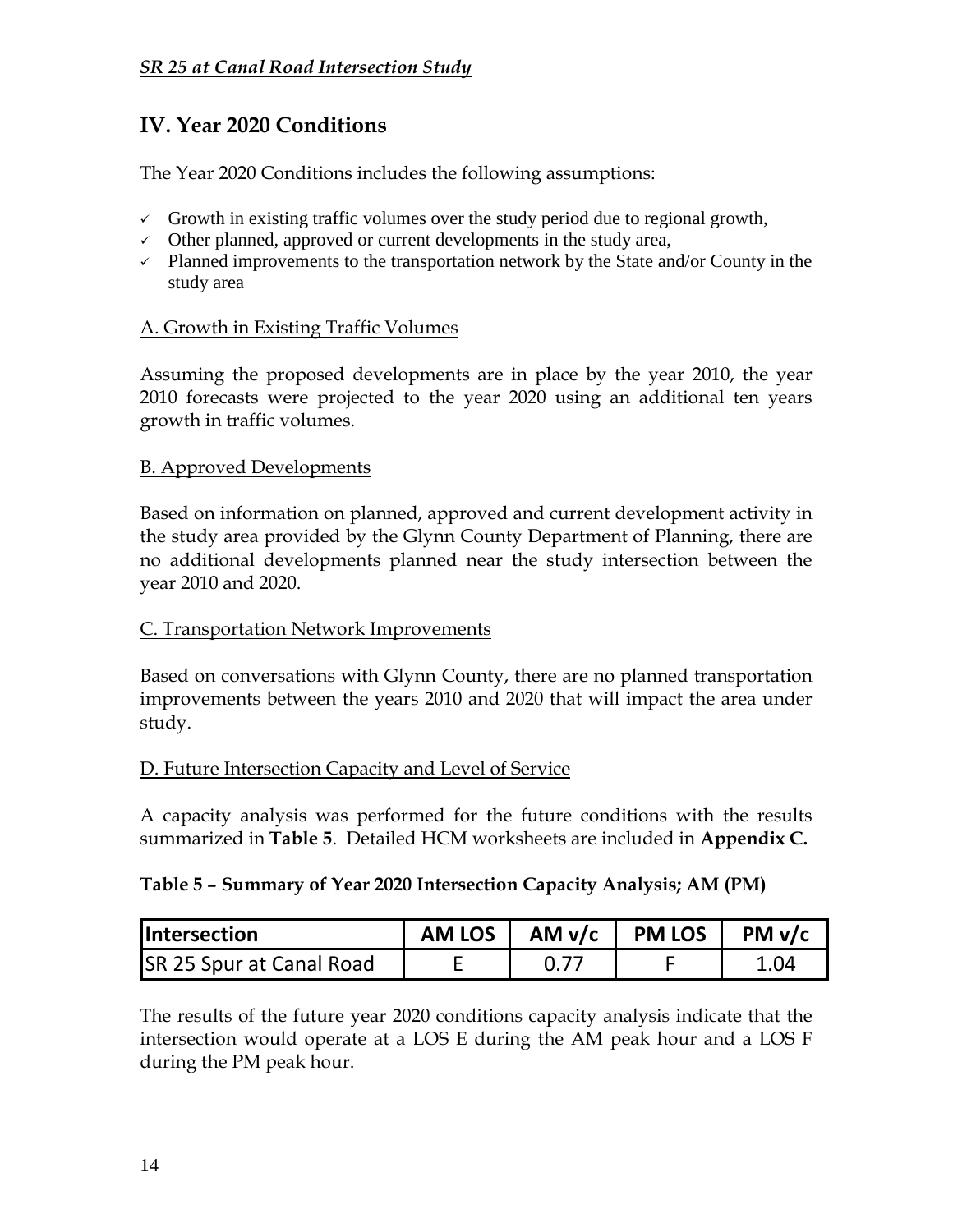## **V. Summary**

The following summary of findings is based on the analysis and observations presented in the report:

Under existing conditions, the intersection is operating at a LOS C during the AM and PM peak hours**.**

The proposed developments are projected to generate 20183 daily trips, after applying applicable trip reduction factors, a total of 14184 new daily vehicular trips, of which 497 will occur during the AM peak hour and 1301 will occur during the PM peak hour.

With the addition of the new developments, the intersection would operate at a LOS D during the AM peak hour and a LOS F during the PM peak hour**.**

Assuming the developments are in place, the intersection would operate at a LOS E during the AM peak hour and a LOS F during the PM peak hour in the year 2020.